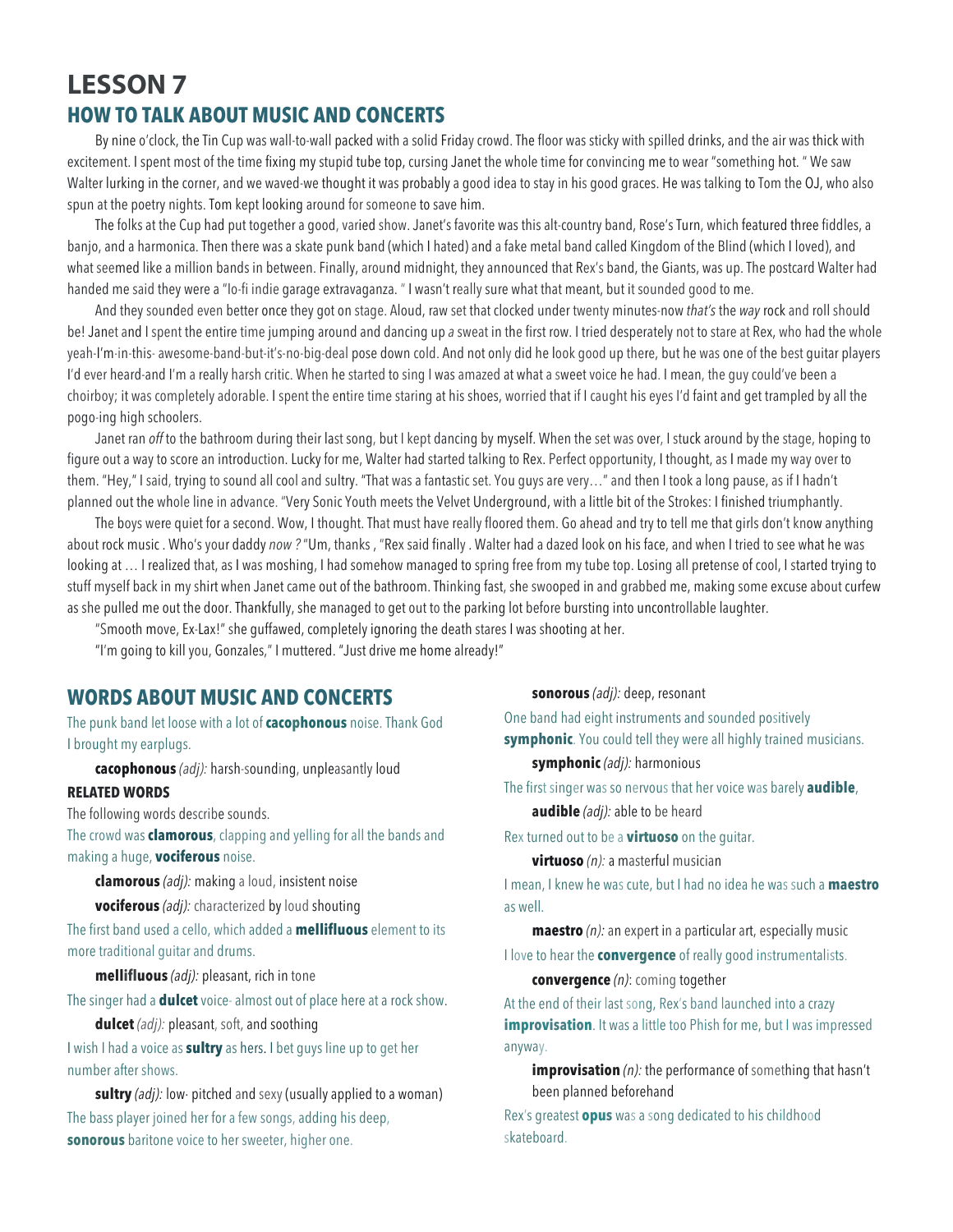**opus** *(n):* a creative piece of work in the arts

Most of the bands alternated louder, harder songs with softer **ballads**.

#### **ballad** (n): a slow, romantic song

Rex looked so majestic on stage, I could imagine him as a **bard** from a time long ago. Then I stopped being a moron and started listening to the show again.

**bard** *(n)* a poet, particularly one of national importance Rex had a beautiful speaking voice too. He spoke in rich **cadences** that seemed out of place at a place like the Cup.

**cadence** *(n):* the way the voice rises and falls in pitch while someone is talking; the *way* poetry or prose flows

## **WORDS ABOUT PERFORMANCES AND CROWDS**

After the first three bands played, I needed a **respite**. It was so hot that I left to take a walk outside for a while.

**respite** *(n):* a brief rest

#### **RELATED WORDS**

When Rex's band came onstage, Rex announced that their keyboardist was on **hiatus** for a few months, but he'd be back in time for the spring Battle of the Bands.

**hiatus** *(n):* a break in something where there should be continuity

With his dark good looks and his fantastic guitar skills, Rex was an **arresting** stage presence.

**arresting** *(adj):* catching people's attention

Rex had an especially powerful effect on the girls in the audiencesome of them looked positively **stupefied** when he started to sing. (Okay, so maybe I was one of them … but I caught myself, eventually, and managed to close my mouth.)

#### **stupefy** *(v)*: to amaze

Between sets, while the stage crew was setting up the next band's equipment, people tended to **dissipate** from the stage.

**dissipate** *(v):* to spread out

The lead singer of the punk band screeched like a **feral** animal.

**feral** *(adj):* like a wild animal

I'd never seen such a **congregation** of mullet-wearing hipsters in my life.

#### **congregation** *(n):* gathering of people

The singer was such a magnetic presence; if he cleaned up and made a habit of kissing babies, I could see him as a really effective **demagogue**.

**demagogue** *(n)*: a political leader who appeals to people's emotions as opposed to their rationality

After finishing his set, the lead singer of the punk band **impudently** threw a speaker into the audience.

**impudently** *(adv):* done in a bold, shameless way

Synonyms for *impudently* are **brazenly** *(adv)* and **audaciously** *(adv),* which both mean fearlessly or shamelessly.

The crowd was **boisterous** tonight-they kept yelling and clapping, even during the slow songs.

**boisterous** *(adj):* energetic, rowdy

Some of the more **bourgeois** concertgoers seemed offended by the more explicit lyrics. What were they expecting at a rock show?

**bourgeois** *(adj):* behaving in a way considered typical of the affluent middle class: being materialistic, being conventional in taste and outlook

One guy sang a song of such **candor** about an ex-girlfriend that it made me a little uncomfortable. What if someone she knew was in the audience?

**candor** *(n):* extreme honesty

## **WORDS ABOUT REX**

When I told Rex I liked his set, he responded with a **cryptic** "Huh." What am I supposed to make of that???

**cryptic** *(adj):* mysterious

#### **RELATED WORDS**

I always find an **enigma** so exciting.

**enigma** *(n):* a mystery

My feelings about Rex are far from **ambivalent**.

**ambivalent** *(adj):* not caring one way or the other, or having mixed feelings

He seems pretty **impervious**, though. How am I ever going to get to know him?

**Impervious** *(adj):* unable to be gotten through

Rex is a **laconic** guy. Who doesn't love the strong·and-silent type?

### **laconic** *(adj):* using only a few words

Rex doesn't say more than he needs to, but he never seems **terse**; he manages to be warm without ever saying much. I can't tell if he's **reticent** because I'm weird, or if he's just **bashful**.

**terse** *(adj):* speaking very little. A stronger word than *laconic:*  implies harshness and brusqueness

**reticent** *(adj):* unwilling to communicate

**bashful** *(adj):* shy

Rex likes to wear a beat-up black leather jacket, and sometimes he rides a motorcycle. I swear I'd never buy into that whole **renegade** thing, but I have to admit, it does have its charms.

**renegade** *(n):* an individual who breaks away from a group Rex has a big scar above his eyebrow that I find particularly **alluring**.

#### **alluring** *(adj):* very attractive, tempting

I can't believe I've been so easily **beguiled** by a boy ... let alone a boy in a band. Whenever I see him, I'm so **mesmerized** I can barely form sentences. He really is pretty **sublime**. At the very least, I don't find him **repulsive**, like I do most boys my age.

**beguile** *(v):* to charm, to seduce